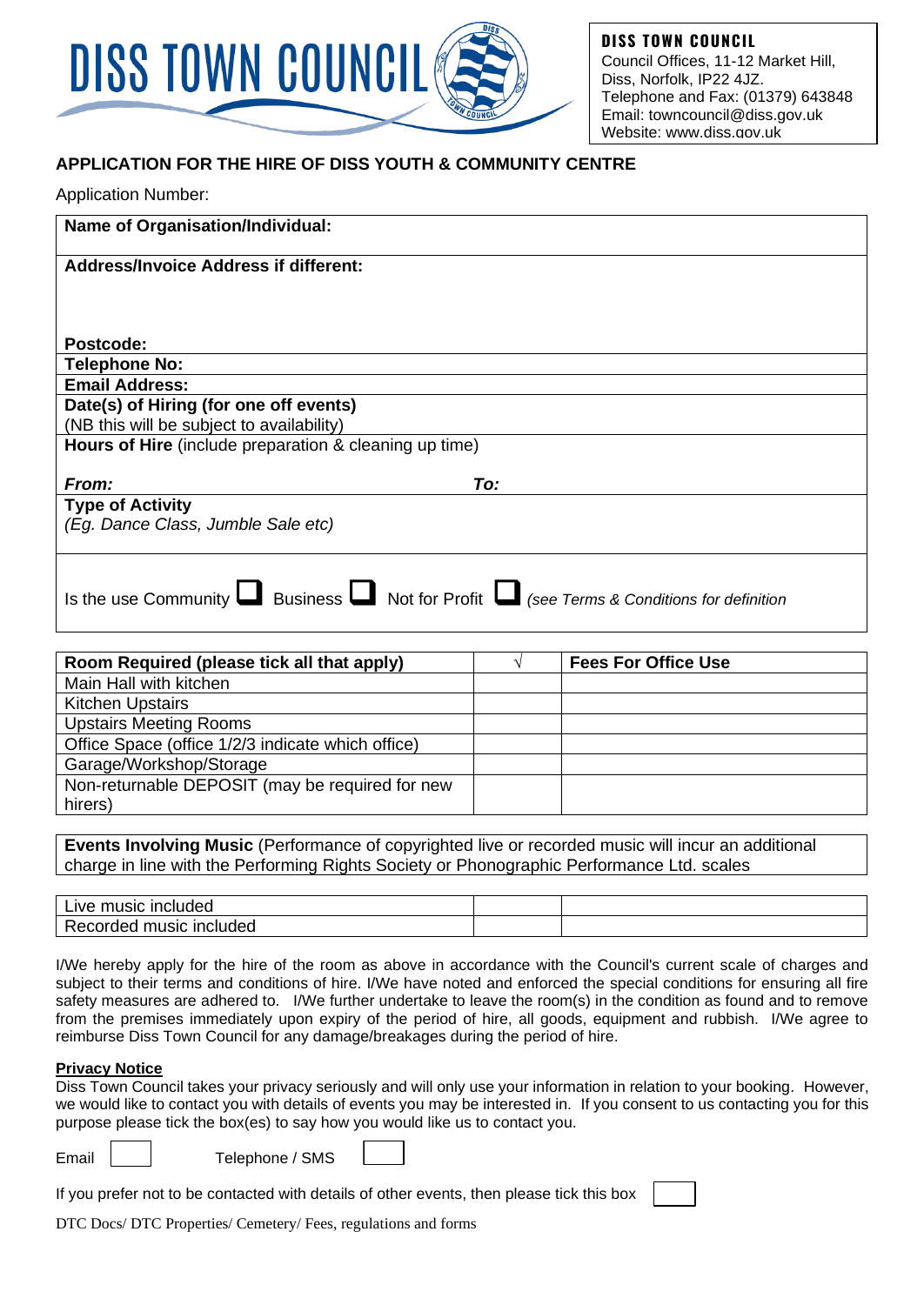For further information, please refer to our GDPR Policy at [www.diss.gov.uk.](http://www.diss.gov.uk/)

## **EVENT RISK ASSESSMENT FORM**

Please fill in this form and return it **signed and dated** with your booking form.

Signed ……………………………………..……………….. Date …………………………………..

| Organisation:  |                               | <b>Contact Person:</b>   |  |
|----------------|-------------------------------|--------------------------|--|
| Site:          | Diss Youth & Community Centre | <b>Location on Site:</b> |  |
|                |                               |                          |  |
| Type of event: |                               | Date and time:           |  |
|                |                               |                          |  |

#### **Number of Participants**

| <b>Hazards involved with</b><br>activity  | Safety measures you will put in place to reduce the<br>risk of accidents                                                                                 | <b>Rating band</b><br>(see table<br>below) |
|-------------------------------------------|----------------------------------------------------------------------------------------------------------------------------------------------------------|--------------------------------------------|
| e.g. blocked access to<br>emergency exits | Ensure that all emergency exits are clear<br>Delegate responsibility to a member of the group to patrol<br>exits on a regular basis throughout the event | $2x2=4$                                    |
|                                           |                                                                                                                                                          |                                            |
|                                           |                                                                                                                                                          |                                            |
|                                           |                                                                                                                                                          |                                            |
|                                           |                                                                                                                                                          |                                            |
|                                           |                                                                                                                                                          |                                            |
|                                           |                                                                                                                                                          |                                            |

**Risk Rating Action Bands** 

| Likelihood        | <b>Severity of Injury</b>   | <b>Rating Bands</b>   | <b>Actions</b>                   |
|-------------------|-----------------------------|-----------------------|----------------------------------|
| 1 = Most Unlikely | $1 = Trivial Injury$        | $1-2$ = Minimal Risks | <b>Maintain Control Measures</b> |
| $2 =$ Unlikely    | $2 =$ Slight Injury         | $3-4 =$ Low Risk      | <b>Review Control Measures</b>   |
| $3 =$ Likely      | $3 =$ Serious Injury        | $6 - 8 =$ Medium Risk | <b>Improve Control Measure</b>   |
| $4 =$ Most Likely | $4 =$ Major Injury or Death | $9-12-16$ = High Risk | Consider not running the event   |

| <b>Signature:</b> | <b>Print Name:</b> | Date: |  |
|-------------------|--------------------|-------|--|
|                   |                    |       |  |

| <br>For<br>$\sim$ $\sim$ $\sim$<br>staff<br>only:<br>use<br>וט<br>◡ |  |
|---------------------------------------------------------------------|--|
| :omments                                                            |  |

DTC Docs/ DTC Properties/ Cemetery/ Fees, regulations and forms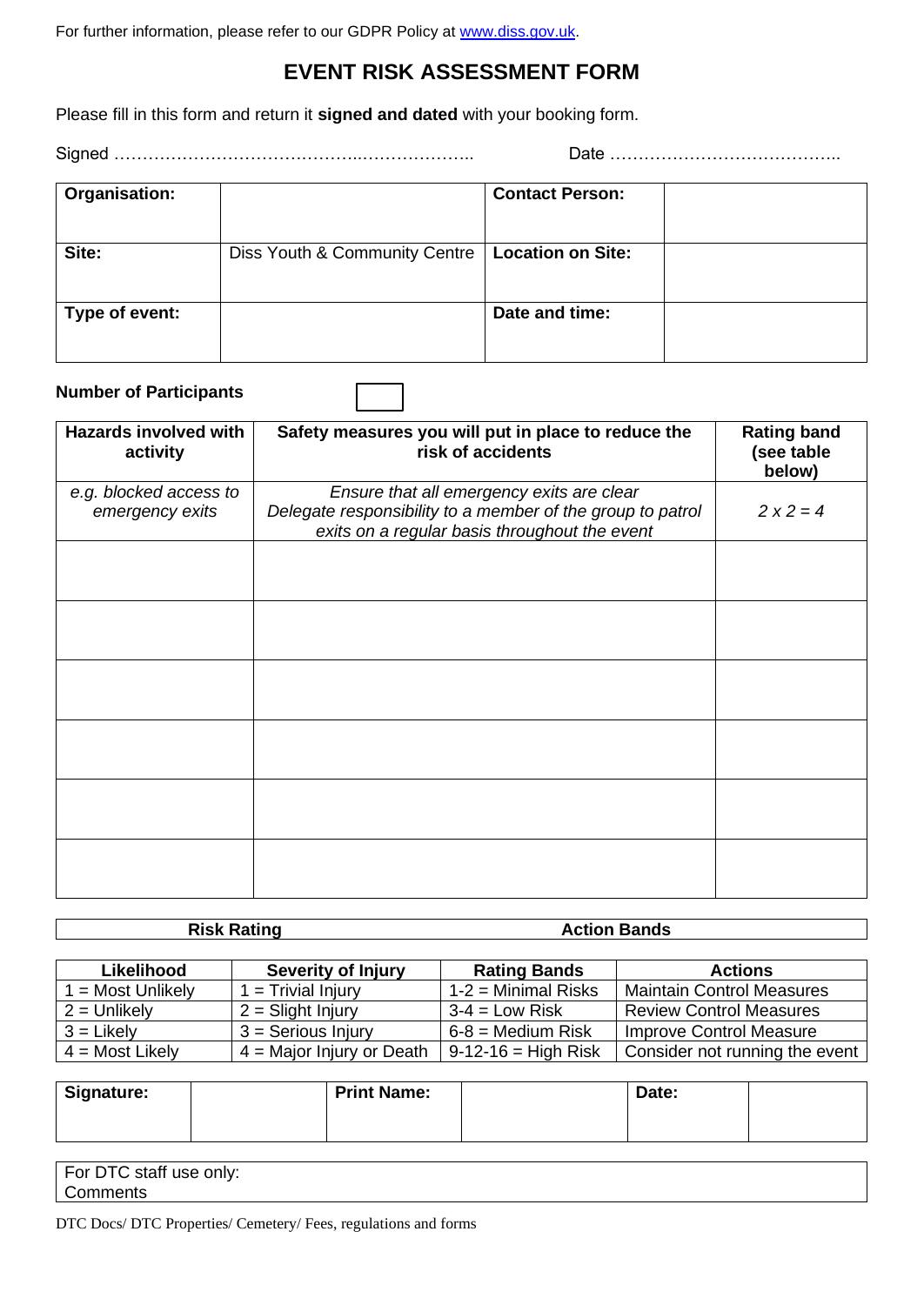

# **TERMS & CONDITIONS OF HIRE DISS YOUTH & COMMUNITY CENTRE, Shelfanger Road, Diss, Norfolk, IP22 4EH**

#### **Booking**

- 1) All bookings must be made by application form submitted to the Council Offices. A confirmation of booking will be issued.
- 2) Every hirer must have third party public liability insurance with a minimum cover of £2,000,000, and a copy of the relevant insurance certificate must be submitted to the Council Offices at the same time as the completed application form.
- 3) Any equipment or contents belonging to hirers are used and/or stored at the hirers' own risk and a fee for storage will be levied on a yearly basis. Hirers must therefore make their own insurance arrangements for all risks cover.
- 4) All electrical equipment brought for use in the building must have a valid and current PAT test (i.e. within the last 12 months).
- 5) All hirers should maintain adequate First Aid provision for all events including access to a mobile phone to contact the emergency services should it be necessary.
- 6) A completed risk assessment form must be returned with your application. Diss Town Council reserves the right to impose conditions for provision of health and safety if those stated in the form are deemed to be inadequate.
- 7) New hirers will be asked to provide two valid forms of identification, one with a photograph.
- 8) A non-returnable deposit to secure a booking and to cover late cancellations may be requested at the Town Clerk's discretion.

#### Access

9) Keys will be issued to regular hirers at the Council's discretion. The key is provided to the hirer named on the booking form solely for their use for the activity arranged and should be kept securely and not be used to access the building at any other time. The key is the property of the Council and must not under any circumstances be copied in any way or passed to a third party; it must be surrendered immediately should the period of hire cease or at the request of an Officer of the Council. Lost keys will be charged at £150.

#### Departure & Security

- 10) Checks must be made when leaving the building to ensure that the space you have hired has been left clean and tidy, that windows and internal fire doors have been closed and any heaters switched off. All periods of hire should include preparation and clearing up time.
- 11) The Town Council reserves the right to make additional charges for any expense incurred caused by negligence of the hirer (including extra cleaning, breakages or electricity). Please report all damage and breakages to the Town Council immediately.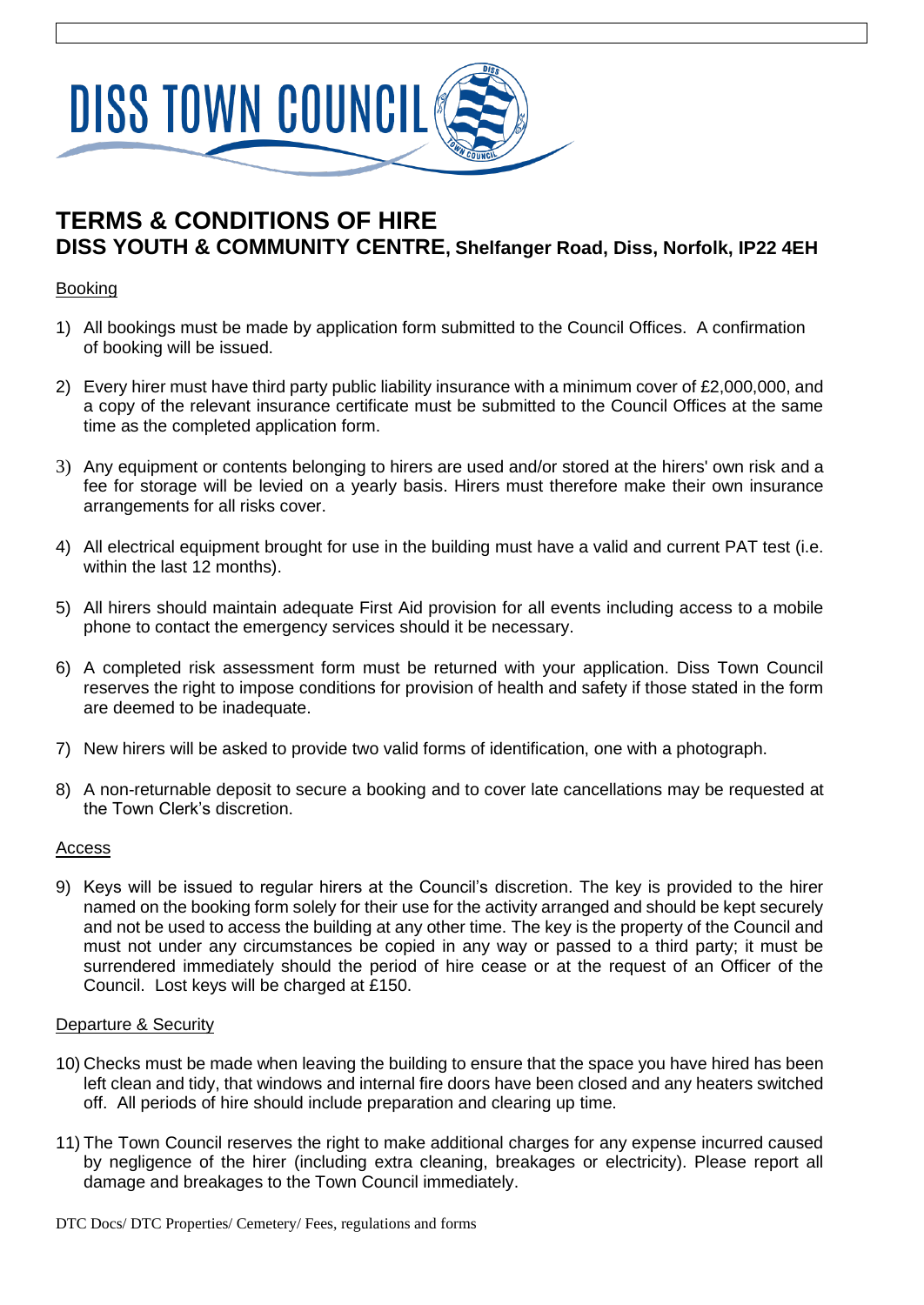- 12) Please **only** lock the main / front door to the building if you are hiring the venue **after 5pm Monday to Friday** and **do not set the alarm** when you leave.
- 13) Please unlock and lock the main / front door to the building if you are hiring the venue on **Saturdays and Sundays** but **do not set the alarm** when you leave. Park Radio will be occupying the building throughout the week.

#### Fire Safety

- 14) The hirer is responsible for ensuring all fire safety measures are adhered to & these should be incorporated into your risk assessment (see 6 above).
- 15) The hirer is also required to appoint a 'responsible person' to take charge in the event of a fire.
- 16) The hirer must familiarise themselves with the location of fire extinguishers, call points / emergency exits and the assembly point (Appendix A).
- 17) Each hirer must account for those in the building should the building need to be evacuated.
- 18) If the fire alarm sounds and you cannot see a fire, check the area that you are hiring and all toilets and evacuate to assembly point outside the main entrance and call 999. Once at the assembly point, check to ensure you can account for everyone. Await the fire brigade and liaise with them until it is safe to re-enter the building.
- 19) If you see smoke or flames in the building, press glass at nearest call point to alert other hirers in the building and then follow guidance at item 18 above. Contact Diss Town Council to report the incident. Contact details are found on page 1 and emergency contacts are also displayed in the entrance to the building.
- 20) The building's fire alarm will be tested weekly and you will be notified if it affects your booking.
- 21) Maximum numbers permitted per room are as follows:
	- a) Ground Floor Main Hall 200 people standing / 100 seated.
	- b) Ground Floor Meeting Room 10 people seated.
	- c) First Floor Meeting Room 15 people seated.
	- d) Meeting rooms 1/2/3 15 people seated.

#### **Cancellations**

22) Diss Town Council reserves the right to refuse/cancel bookings at our discretion.

23) For long-term hirers, one month' cancellation notice is required for the Town Council to rearrange bookings or re-let the space reserved.

#### Payment

- 24) Invoices for regular hirers will be submitted at month end and are due for payment within 10days. Persistent late payments may incur office administration charges.
- 25) Payment from one-off hirers will be required as a confirmation of booking.
- 26) The Town Council reserves the right to request that bookings be paid in full up to 30 days in advance. If the Town Council cancels the booking before the end of the 30-day period, where appropriate, a refund will be given.

#### Performing Rights Society